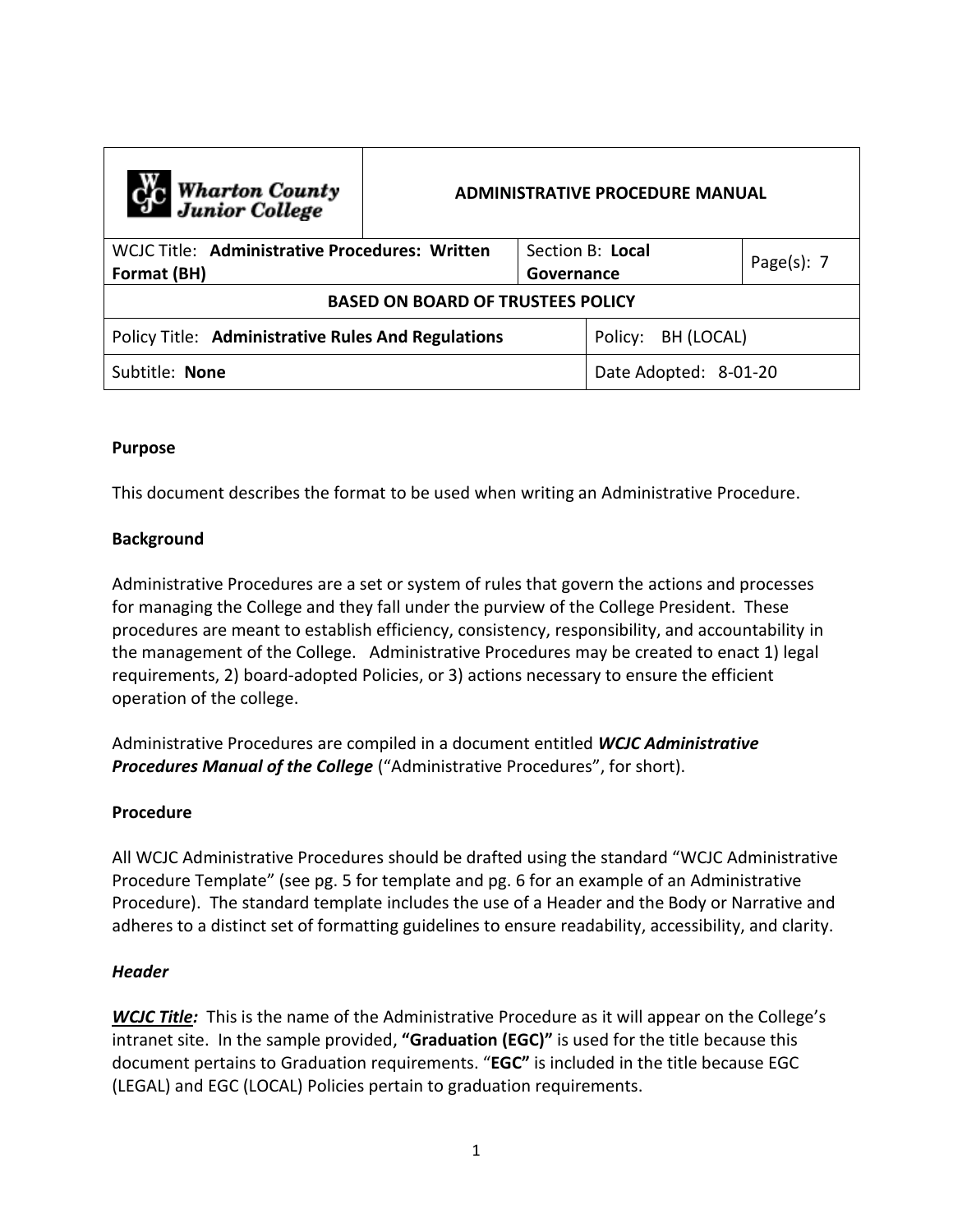*Section:* This refers to the Section from the WCJC Board Policy Manual that correlates to the Administrative Procedure. The sections of the WCJC Board Policy Manual are:

- A: Basic District Foundations
- B: Local Governance
- C: Business and Support Services
- D: Personnel
- E: Instruction
- F: Students
- G: Community and Governmental Relations

In the example provided, "Section E: **Instruction"** is used because this Administrative Procedure supports EGC (LEGAL) and EGC (LOCAL) Policies.

*Pages(s):* This refers to the number of pages in the Administrative Procedure. For the example provided, the number of pages is listed as "2" because the Administrative Procedure is two (2) pages in length.

*Policy Title:* This is the title of the Policy in the WCJC Board Policy Manual that corresponds to the Administrative Procedure. In the example provided **"Academic Achievement"** is used because this is the title appearing on EGC (LEGAL) and EGC (LOCAL). The Policy title will be on the upper left hand of the adopted Policy (see highlighted example below).

|                                                         | <b>EXAMPLE</b>                                    |                       |
|---------------------------------------------------------|---------------------------------------------------|-----------------------|
| <b>Wharton County Junior College</b><br>241500          |                                                   |                       |
| <b>ACADEMIC ACHIEVEMENT</b><br><b>GRADUATION</b>        |                                                   | <b>EGC</b><br>(LOCAL) |
|                                                         | The Board shall establish graduation requirements |                       |
| [Abbreviated for length]                                |                                                   |                       |
| DATE ISSUED: 8/13/2020<br>LDU 2020.01<br>EGC(LOCAL)-AJC | ADOPTED:                                          | $1$ of $1$            |

Policy: In this section, put the letters of the applicable Policy, whether LOCAL, LEGAL, or both. In the example provided, the Policy referenced is **"EGC (LOCAL)"**.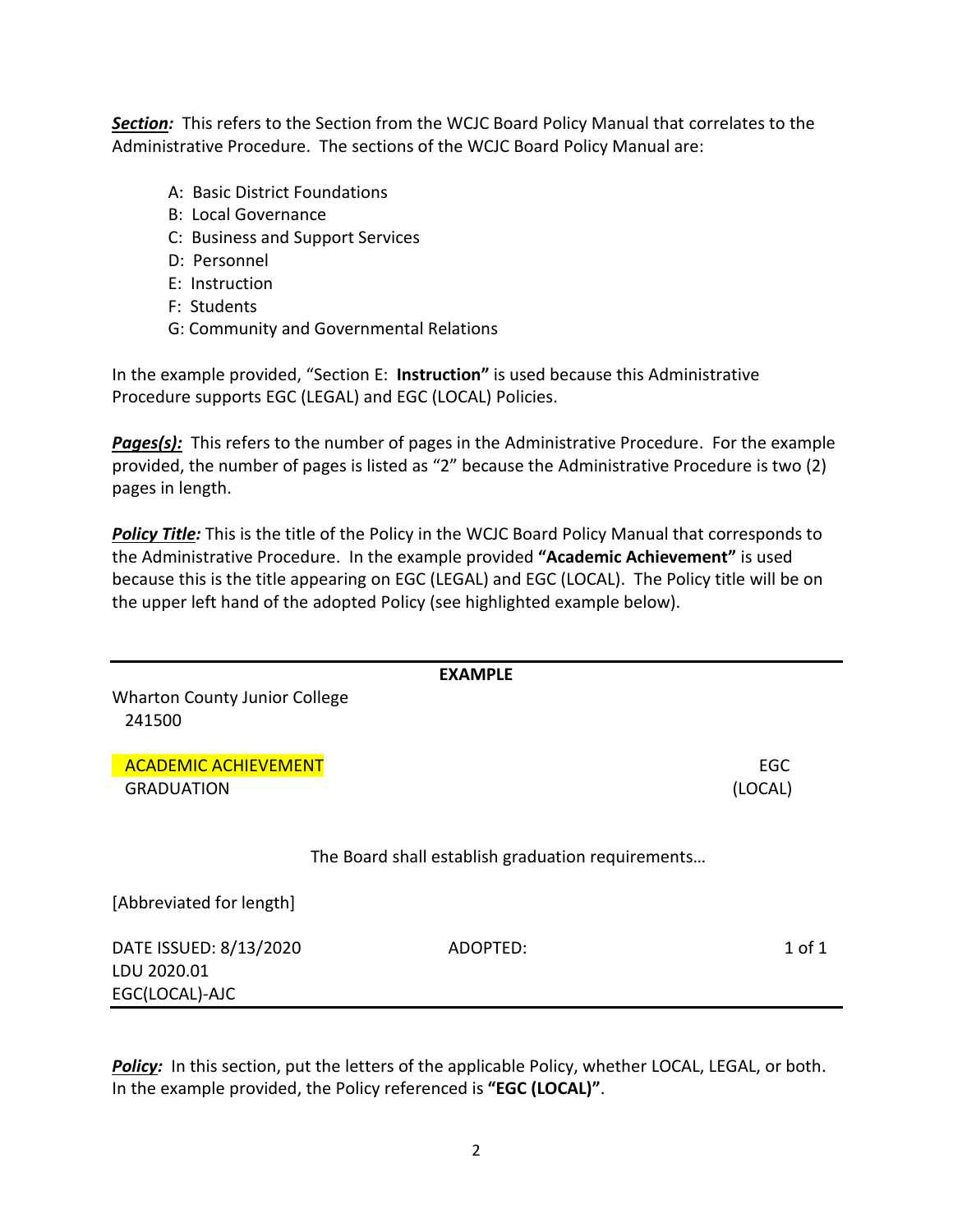*Subtitle:* If applicable, this should reference the Policy subtitle that appears directly below the Policy title. In the example above, **"Graduation"** is the subtitle for the LOCAL Policy **"Academic Achievement".** If there is no subtitle for a given Policy, write **"None"**.

*Date Adopted:* This date must reference the initial date that the WCJC Board of Trustees adopted the Policy that this Administrative Procedure references. Most of the College's Policies were adopted to go into effect on August 1, 2020. In the example provided, the date adopted is **"8-01-20"**. *Note: Policies may be updated and revised regularly; it is important to use the date that the Policy being referenced was initially adopted by the Board of Trustees.*

## *Body or Narrative of the Template*

*Purpose:* This is a statement regarding the purpose or reason for the Administrative Procedure.

*Procedure:* The procedure includes all actions that must occur to accomplish the required objectives within the Administrative Procedure, including timelines, if appropriate.

**Date Prepared:** The data prepared should include both the date and the initials of the person preparing the Administrative Procedure. In the example provided, **"9-18-20 (AAA)"** is used, which signifies that Amanda Allen prepared this Administrative Procedure on September 18, 2020.

*Revised Date:* As Administrative Procedures undergo revision, the date of the revision will be notated, along with the initials of the individual who drafted the revisions.

## *Additional Administrative Procedure Guidelines*

In addition to the above, when drafting Administrative Procedures, the following standard guidelines should be applied:

- Use Calibri 12 point font, which is ADA accessible.
- Any reference to "the College" should be made with a capital "C".
- Spell out a title in its entirety for the initial reference, with the applicable acronym directly following in parentheses (e.g. "Vice President of Instruction (VPI)").
	- o Subsequent references to this title within the same document must then be labeled using only the acronym (e.g. "VPI").
	- $\circ$  If there are no subsequent references within the document, do not include the acronym after the lone reference.
- Reference Policies as either "XX (LEGAL)" or "XX (LOCAL)" to clearly distinguish which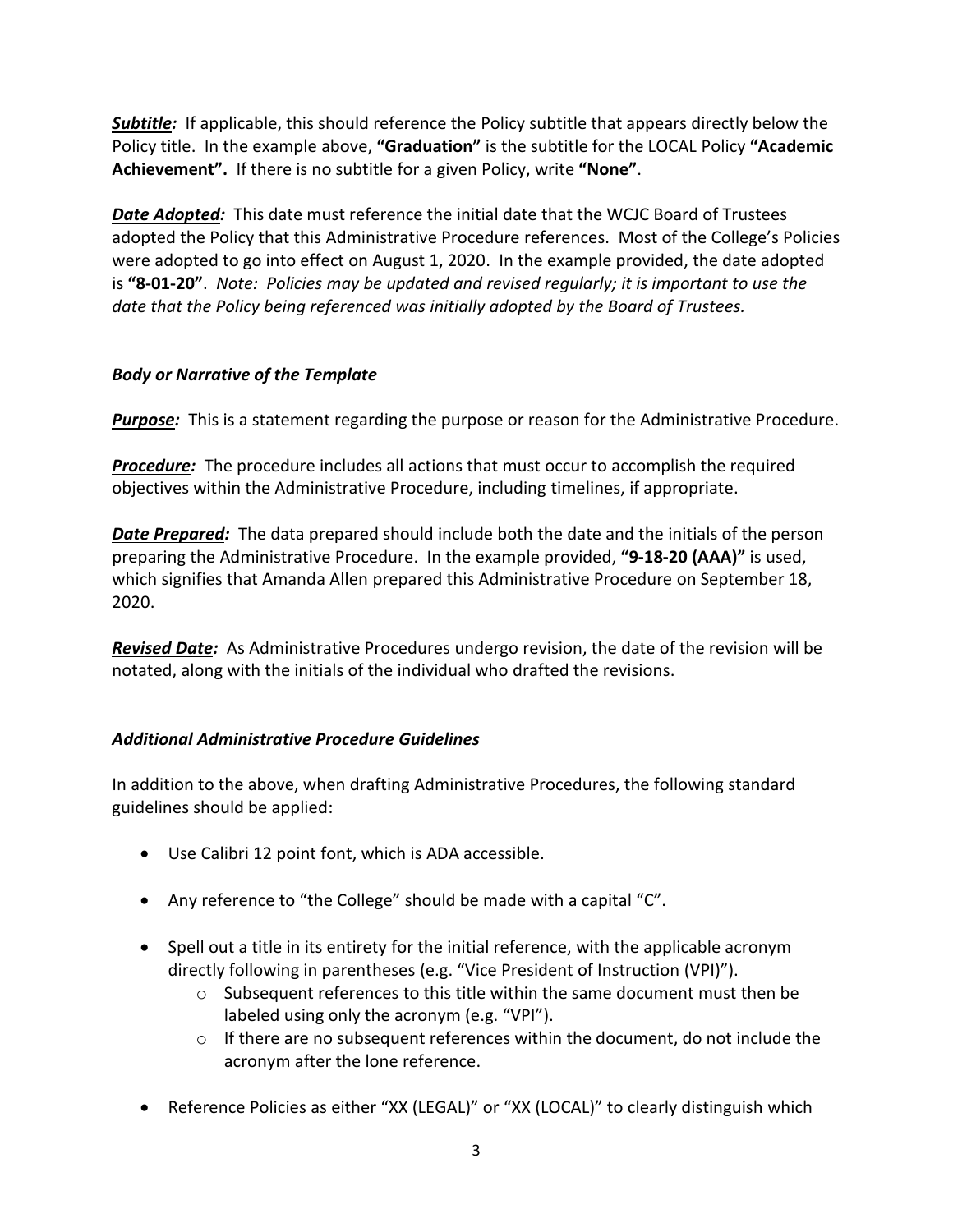Policy the Administrative Procedure is supporting. This also follows the TASB format of capitalizing "LEGAL" and "LOCAL" as it relates to Policies.

• Include page numbering to appear in the bottom, middle section of the document.

**Date Prepared:** 6-9-21 (BAM)

**Revised Date:**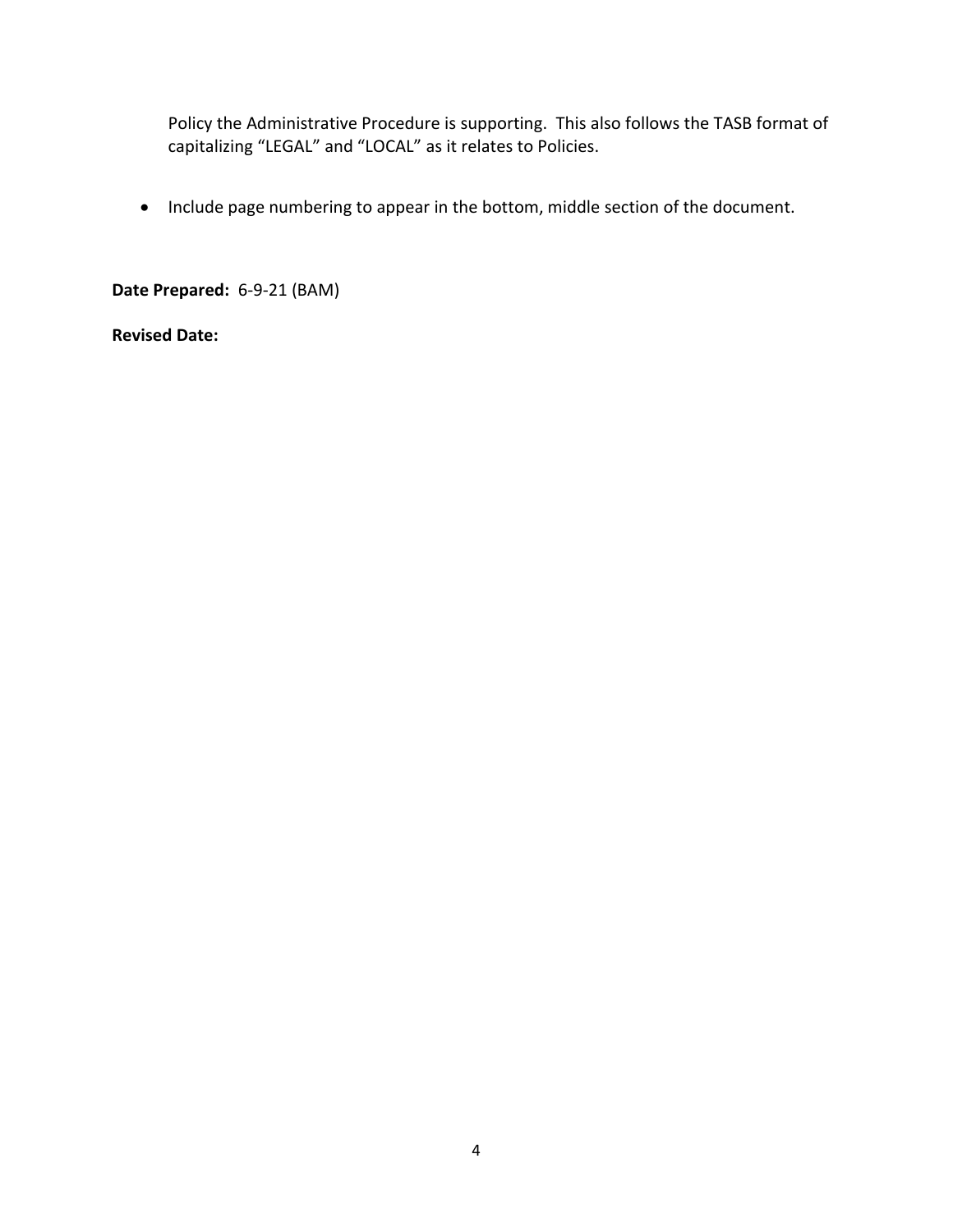# **Template**

| <b>Cry Wharton County</b><br>Junior College | <b>ADMINISTRATIVE PROCEDURE MANUAL</b> |          |               |          |  |
|---------------------------------------------|----------------------------------------|----------|---------------|----------|--|
| WCJC Title:                                 |                                        | Section: |               | Page(s): |  |
| <b>BASED ON BOARD OF TRUSTEES POLICY</b>    |                                        |          |               |          |  |
| Policy Title:                               |                                        |          | Policy:       |          |  |
| Subtitle:                                   |                                        |          | Date Adopted: |          |  |

# **Purpose**

**Procedure**

**Date Prepared:**

**Revised Date:**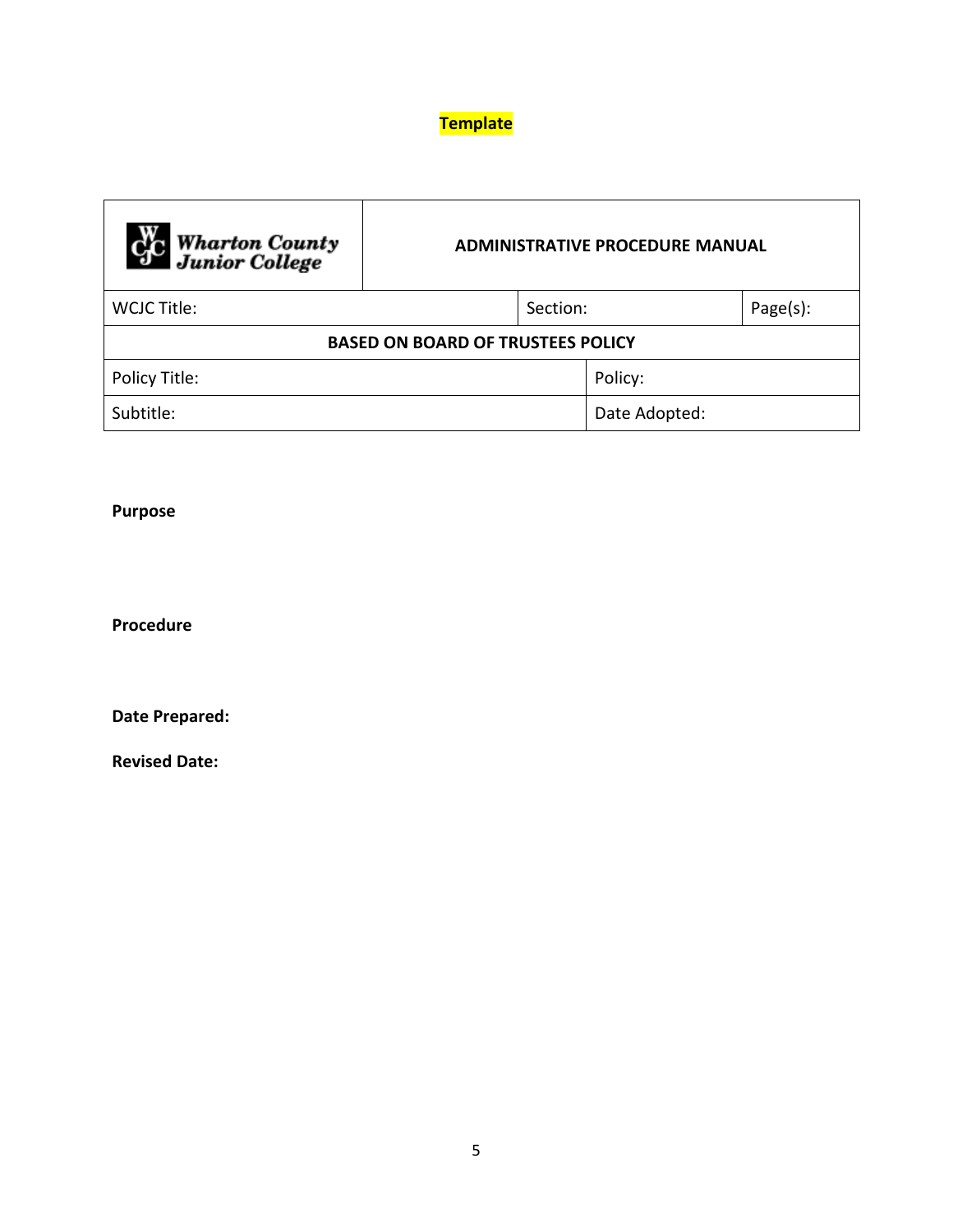# **EXAMPLE**

| <b>Computer</b> Wharton County           | ADMINISTRATIVE PROCEDURE MANUAL |                       |                        |                |  |  |
|------------------------------------------|---------------------------------|-----------------------|------------------------|----------------|--|--|
| <b>WCJC Title: Graduation (EGC)</b>      |                                 |                       | Section E: Instruction | Page $(s)$ : 2 |  |  |
| <b>BASED ON BOARD OF TRUSTEES POLICY</b> |                                 |                       |                        |                |  |  |
| Policy Title: Academic Achievement       |                                 | Policy: EGC (LOCAL)   |                        |                |  |  |
| Subtitle: Graduation                     |                                 | Date Adopted: 8-01-20 |                        |                |  |  |

### **Purpose**

The College shall determine graduation requirements in accordance with requirements established by state law.

### **Procedure**

### *Graduation Requirements*

Wharton County Junior College (WCJC) will award degrees three times per year: August, December, and May.

Students are responsible for familiarizing themselves with the detailed requirements of their chosen degrees and for preparing themselves to meet those requirements.

- All program course requirements must be completed, either through successful course completion or approved course substitution.
- Candidates must complete at least 25% of their semester hours at WCJC.
- A grade point average (GPA) of 2.0 must be earned, both in the program area and as an overall cumulative for all degrees and level-two certificates.
- Texas Success Initiative requirements must be met if pursuing an obligated degree or certificate.
- All outstanding financial obligations to the college must be met.

### *Graduation Application*

A student who is a candidate for graduation must complete an online application to be eligible for graduation. For more information, please refer to the WCJC Graduation webpage at http://www.wcjc.edu/Admissions/admissions-and-registration/graduation.aspx.